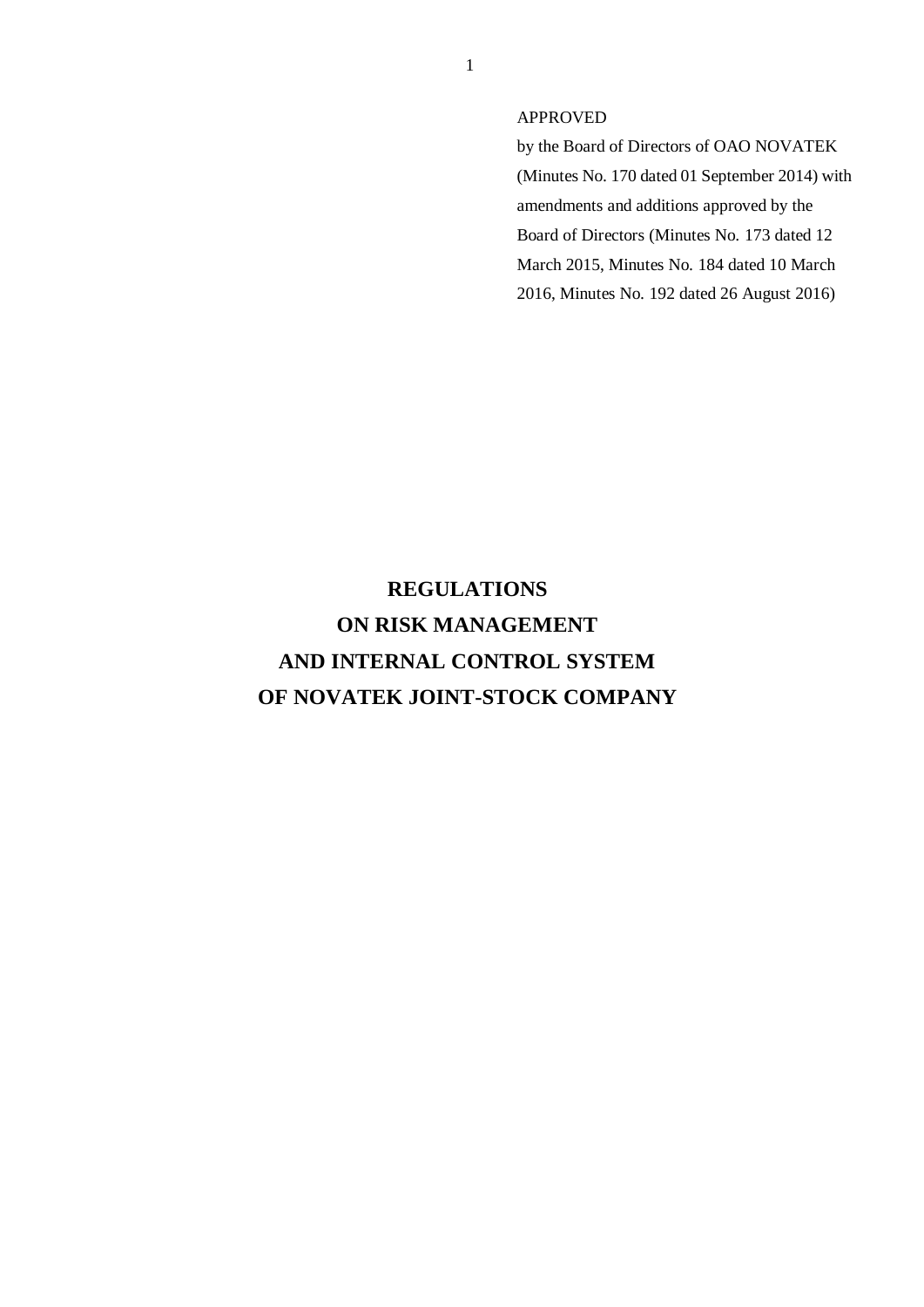# **Contents**

| $2^{\circ}$    |                                                               |  |
|----------------|---------------------------------------------------------------|--|
| 3.             | GOALS, TASKS, AND LIMITATIONS OF RISK MANAGEMENT AND INTERNAL |  |
|                | <b>CONTROL</b>                                                |  |
|                | <b>SYSTEM</b>                                                 |  |
| $\overline{4}$ |                                                               |  |
| $\mathbf{4}$   |                                                               |  |
| .5             |                                                               |  |
| 6.             | DISTRIBUTION OF FUNCTIONS AND RESPONSIBILITIES WITHIN RISK    |  |
|                |                                                               |  |
|                |                                                               |  |
| $7\phantom{0}$ | EFFICIENCY ASSESSMENT OF RISK MANAGEMENT AND INTERNAL         |  |
|                |                                                               |  |
| 9.             |                                                               |  |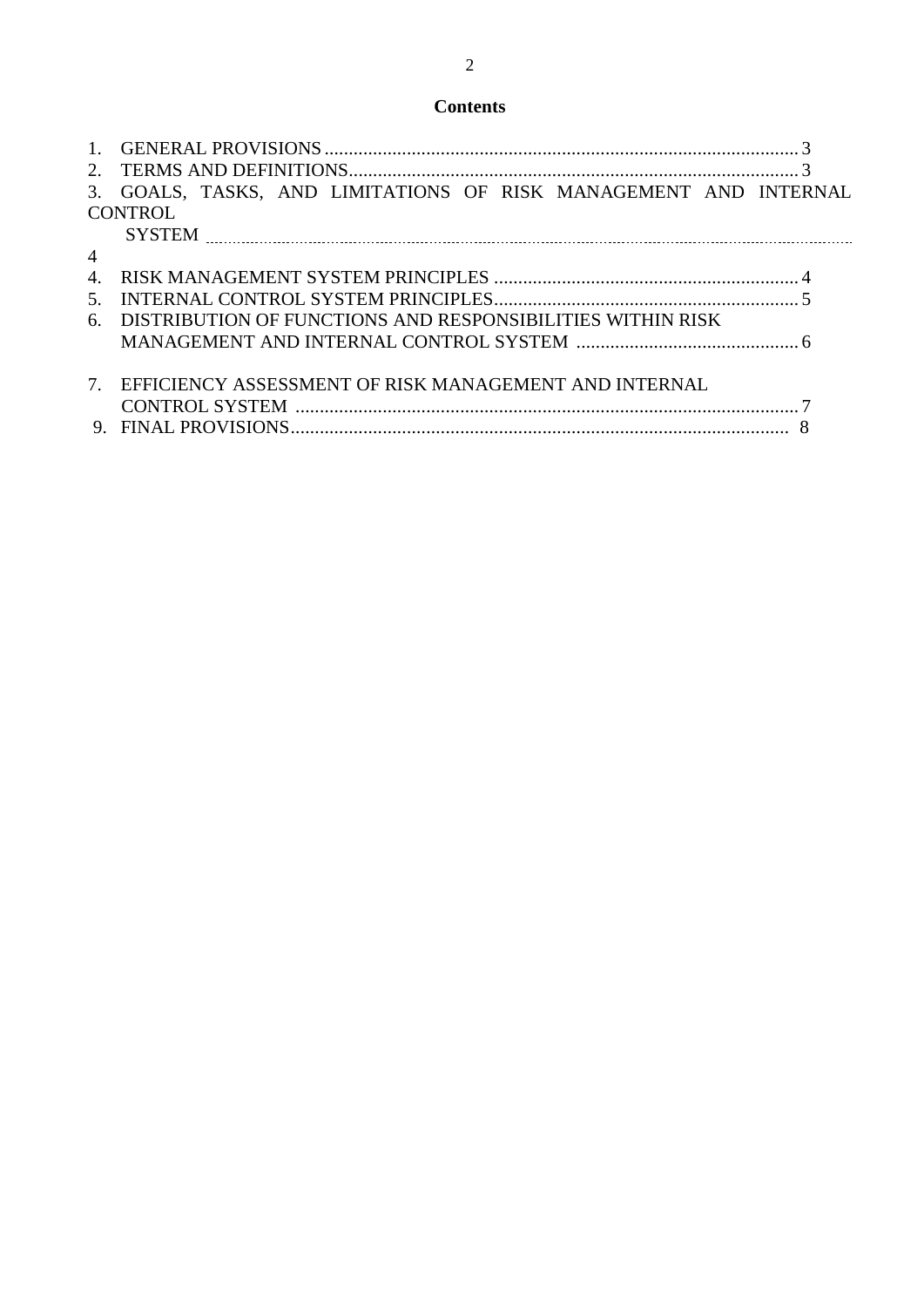#### **1. GENERAL PROVISIONS**

<span id="page-2-0"></span>1.1. These Regulations on Risk Management and Internal Control System of NOVATEK Joint-Stock Company (hereinafter referred to as "the Regulations") are developed in accordance with the applicable legislation of the Russian Federation, the Articles of Association of NOVATEK Joint-Stock Company (hereinafter referred to as "the Company" or "OAO NOVATEK"), Regulations on the Board of Directors of OAO NOVATEK, Regulations on the Audit Committee of the Board of Directors of OAO NOVATEK, Corporate Governance Code recommended by Letter of the Bank of Russia No. 06-52/2463 dated April 10, 2014, COSO international concepts "Internal Control — Integrated Framework" and "Enterprise Risk Management — Integrated Framework", regulations on structural divisions of the Company, and other local regulatory documents of the Company.

1.2. In order to ensure a uniform approach to organization and efficient performance of the risk management and internal control system of the Company, principles and procedures of risk management and internal control stipulated by the Regulations are subject to implementation and application in all entities of OAO NOVATEK Group of Companies (as defined below) through available mechanisms of corporate governance and other means of safeguarding of the Company's interests in relation to financial and economic activities of controlled **e**ntities.

<span id="page-2-1"></span>1.3. The Regulations are the local regulatory document of the Company outlining definitions, objectives, tasks, and procedures of internal control of financial and economic activities of OAO NOVATEK, as well as tasks of internal control bodies concerning enforcement of internal control procedures established by the Company and supervision of compliance therewith.

### **2. TERMS AND DEFINITIONS**

2.1. **Risk** means the probability of an event having negative consequences preventing from creation of value or leading to decrease of the Company's value.

2.2. **Possibility** means likelihood of occurrence of an event having positive consequences which promotes creation and preservation of the Company's value.

2.3. **Risk management system** means a cluster of processes performed by the Board of Directors, the executive bodies of the Company and its controlled **e**ntities, structural divisions, and employees and aimed at management of risks and possibilities affecting creation and preservation of the Company's value.

2.4. **Internal control system** means a cluster of organizational measures, techniques, procedures, corporate culture standards, and actions taken by the executive bodies of the Company and its controlled **e**ntities to ensure financial stability of the Company, reach an optimal balance between growth of the Company's value, profitability, and risks, carry on economic activities efficiently and consistently, protect assets, reveal, correct, and prevent any breaches, prepare true and accurate financial reports in due time, and thus enhance investment appeal of the Company.

2.5. **OAO NOVATEK Group of Companies** means the Company and its controlled **e**ntities.

2.6. **Controlled Entity** means any business entity, including those established outside the Russian Federation in which NOVATEK JSC, directly or indirectly, owns more than 20 (twenty) percent of shares (stakes).

# <span id="page-2-2"></span>**3. GOALS, TASKS, AND LIMITATIONS OF RISK MANAGEMENT AND INTERNAL CONTROL SYSTEM**

3.1. The risk management and internal control system is established with a view to protect rights and legal interests of the shareholders and provide reasonable assurance of achievement of the goals set for the Company.

3.2. Tasks of the risk management and internal control system are listed below: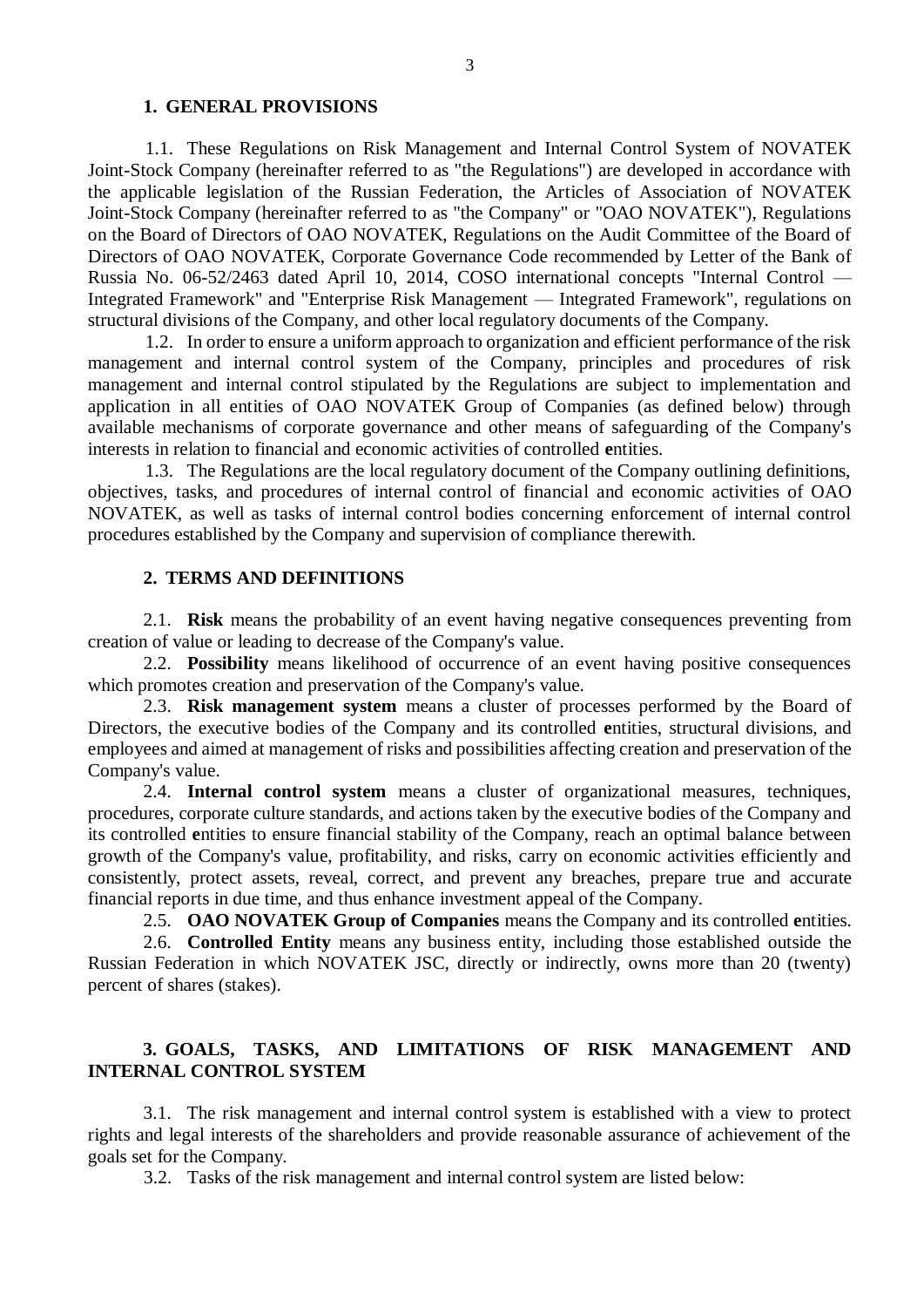- provision of reasonable assurance of achievement of the Company's goals;

- ensuring efficiency of financial and economic activities;
- ensuring sustainable use of resources;
- identification of risks and management thereof;
- safeguarding the Company's assets;

- making accounting (financial), statistical, management, and other reporting accurate and complete;

- control over compliance with the applicable legislation and internal policies, regulations, and procedures of the Company.

3.3. An internal control process forms an integral part of the risk management process.

- 3.4. The risk management process has certain limitations of subjective nature, namely:
- a personal judgment may lead to a wrong decision;
- collusion of two and more persons may lead to non-fulfillment of control procedures;

- incomplete and untimely fulfillment by the Company's employees of the decisions of the top management concerning risk management.

3.5. In order to reduce negative influence of limitations having subjective nature on the risk management process the Company has implemented a multilevel system of risk management and internal control consisting of:

- the Board of Directors and the Audit Committee of the Board of Directors at the strategic level;

<span id="page-3-0"></span>- Chairman of the Management Committee, the Management Committee, executive bodies of the controlled **e**ntities, the Internal Audit Division of the Company, the Revision Commission at the tactical level;

- heads of structural divisions of the Company at the organizational level of the Company;

- employees of the Company at the operational level.

#### **4. RISK MANAGEMENT SYSTEM PRINCIPLES**

4.1. Principles of the Company's risk management system consist of eight interrelated components:

- **The principle of openness .** The internal environment is an atmosphere of open and keen perception by the executive bodies of the Company and controlled **e**ntities of information on any risk and prompt response.

- **The principle of goal-setting g.** Strategic goals are set at the level of approval of long-term and short-term plans of the Company's development where the goals are defined and measured in quantitative and/or monetary units.

- **The principle of probabilistic assessment .** Internal and external events able to exert influence on achievement of the set goals are divided into risks and possibilities. While identifying risks, risk assessment is performed. While detecting possibilities, the executive bodies of the Company take them into account in the course of setting strategic goals.

- **The principle of mitigation .** Risks are analyzed taking into account their probability and influence in order to determine actions needed to be taken. While identifying risks, activities are developed aimed at risk elimination or reduction of negative consequences to acceptable level.

- **The principle of adequate response .** Executive bodies of the Company choose a risk response method — risk aversion, risk acceptance, risk reduction or risk redistribution developing a number of activities which allow to bring the identified risk into line with the acceptable level of risk.

- **The principle of risk appetite and cyclicality.** The process of preparation and application of control procedures is based upon combination of risk-oriented and cyclic approaches.

- **The principle of promptitude .** Necessary information is determined, recorded, and transmitted in such form and terms which allow the employees to perform their functional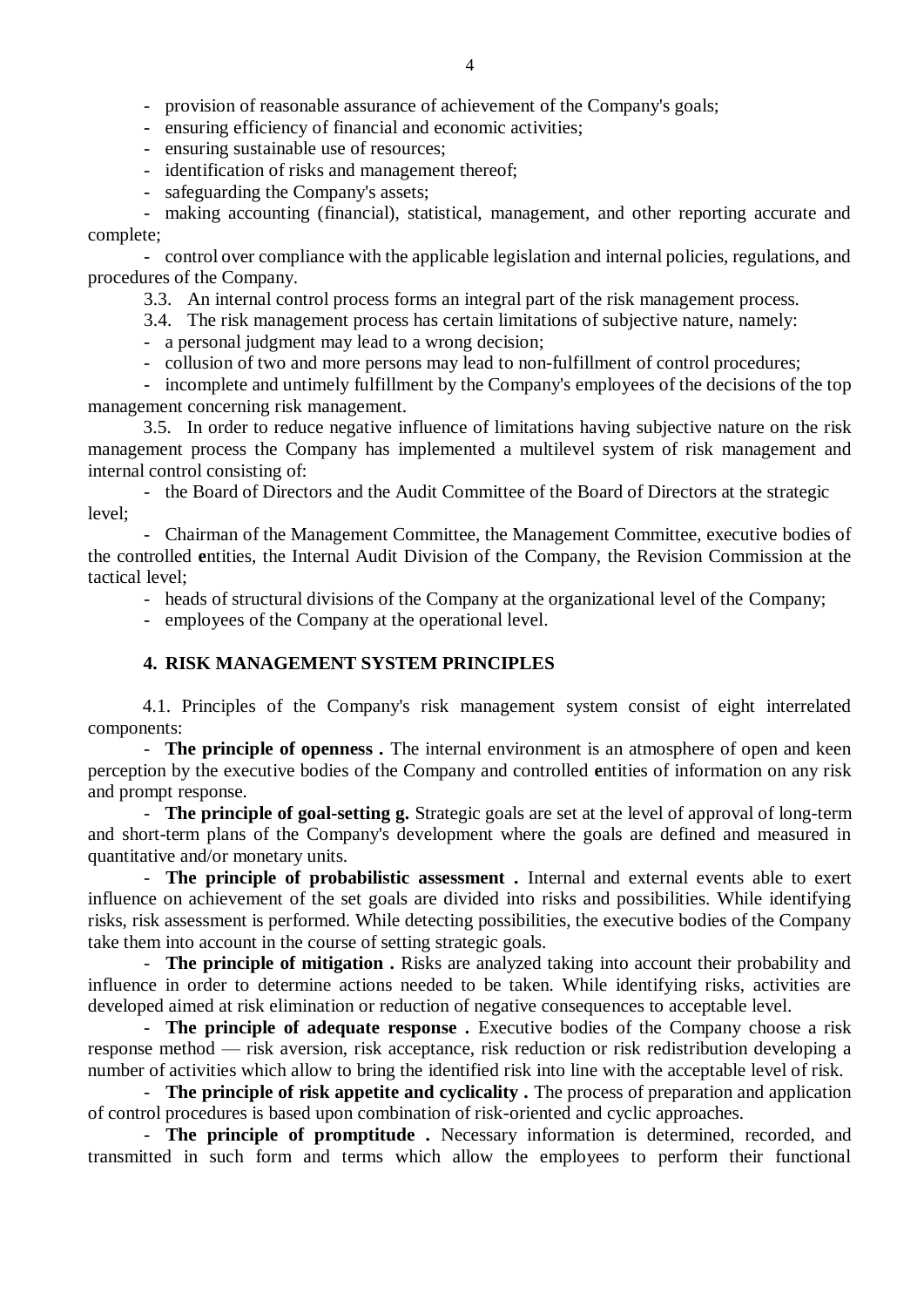responsibilities. Information exchange is performed within the Company both vertically from top downward and from the bottom upwards, and horizontally.

- **The principle of monitoring.** The Company carries out risk portfolio analysis and prepares consolidated reporting on risks on a regular basis. Process of risk management is controlled on a day-to-day basis by the Company's divisions and by controlled **e**ntities in the established order.

<span id="page-4-0"></span>4.2. Management of the Company's risks is not a linear process where one component affects the next one. It is a multidirectional cyclic process in which the components may affect each other.

#### **5. INTERNAL CONTROL SYSTEM PRINCIPLES**

5.1. Principles of the Company's internal control system consist of eight interrelated components:

- **The principle of continuity.** The internal control system functions on a permanent basis.

- **The principle of integration.** The internal control system forms an integral part of the corporate governance system of the Company.

- **The principle of comprehensiveness.** The internal control system covers all areas of activities of the Company and all business processes at all management levels.

- **The principle of functionality.** Risk management responsibilities are distributed in accordance with allocation of functional responsibilities in the Company.

- **The principle of optimality.** Volume and complexity of the internal control procedures applied in the Company arenecessary and sufficient for accomplishment of tasks and achievement of goals of the internal control system of the Company.

- **The principle of reasonable approach to regulation. The Company strives to regulate**  the internal control procedures in a way that the documentation and formalization scope would be sufficient for the efficient functioning of the internal control system.

- **The principle of timeliness of notification.** Information on identified risks and deviations from approved plans and procedures is in due time submitted to persons authorized to take respectivedecisions.

- **The principle of professionalism and competence.** The employees of the management bodies and executives of the Company performing internal control procedures shall have sufficient knowledge and skills for carrying out internal control activities and upgrade their skills constantly.

<span id="page-4-1"></span>5.2. Internal control of the Company is a linear process where one component affects the next one.

### **6. DISTRIBUTION OF FUNCTIONS AND RESPONSIBILITIES WITHIN RISK MANAGEMENT AND INTERNAL CONTROL SYSTEM**

In the framework of the risk management and internal control system functions and responsibilities of subjects of the risk management and internal control system are distributed as follows:

6.1. The Board of Directors of the Company:

- approves the internal audit policy defining goals, tasks, and functions ofinternalaudit;

- approves general policy of the Company on risk management and internal control;

- assesses both financial and non-financial risks which the Company is exposed to, including operating, social, ethical, environmental, and other non-financial risks;

- stipulates acceptable risk level for the Company;

- annually considers issues of organization, functioning, and efficiency of the system of risk management and internal control and gives recommendations on its improvement, if necessary; Results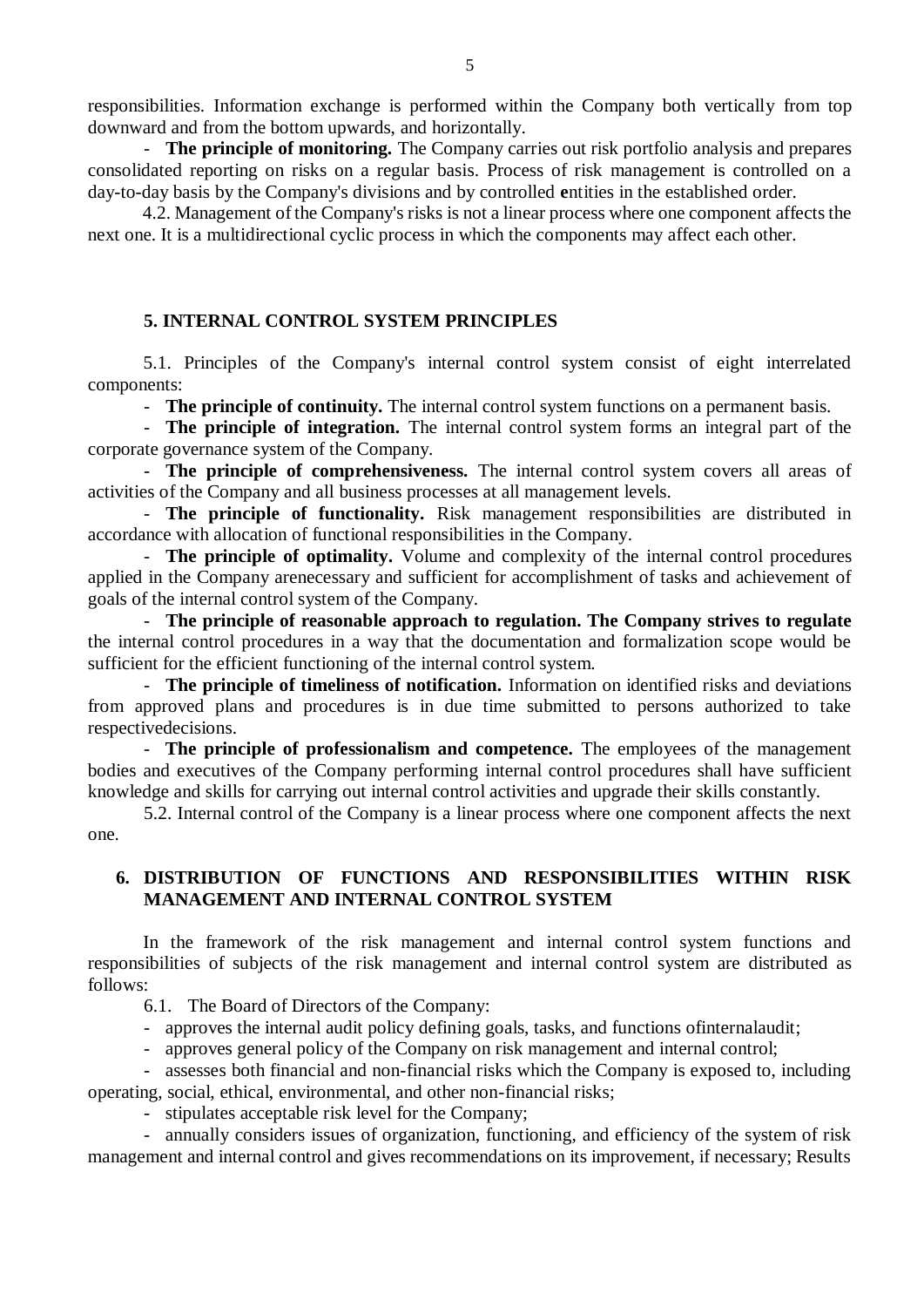of consideration by the Board of Directors of issues concerning efficiency of the risk management and internal control system are submitted to the shareholders as part of annual report of the Company;

- determines principles and approaches to organization of the risk management and internal control system.

6.2. The Audit Committee of the Board of Directors:

- controls reliability and efficiency of the risk management and internal control system and corporate governance system, including assessment ofefficiency of the risk management and internal control procedures of the Company, corporate governance practices, and preparation of suggestions on their improvement;

- performs analysis and assessment of implementation of the risk management and internal control policy;

- controls procedures ensuring compliance by the Company with the legal requirements, as well as ethical norms, rules, and procedures of the Company, regulations of stock exchanges;

- performs analysis and assessment of implementation of the conflict of interests management policy.

6.3. Chairman of the Management Committee:

- ensures creation and keeping functioning of efficient riskmanagement and internal control system of the Company;

- accounts for fulfillment of decisions taken by the Board of Directors in the area of organization of the risk management and internal control system;

- distributes authorities, responsibilities, and liability among its subordinate deputies concerning certain procedures of risk management and internal control within functional area of the Company's activities entrusted to them;

- coordinates activities on preparation of the report to the Board of Directors on results of functioning of the risk management and internal control system;

- ensures public disclosure of information concerning fulfillment by the Board of Directors of responsibilities related to its role in the organization of efficient risk management and internal control system in the Company.

6.4. Members of the Management Committee:

- distribute authorities, responsibilities, and liability among those heads of structural divisions of the Company who are under their supervision or being coordinated by them in relation to certain procedures of risk management and internal control;

- while taking decisions shall consider and take into account financial, social, and environmental aspects of the Company's activities, as well as risks accepted by the Company.

6.5. The Revision Commission of the Company performs annual audits and reports their results to the Audit Committee of the Board of Directors and shareholders.

6.6. The Internal Audit Division of the Company:

- assesses efficiency of the risk management and internal control system, corporate governance (by means of on-site audits and in-house audits) and reports the results of assessment to the Audit Committee of the Board of Directors and the executive bodies of the Company;

- performs analysis of risk portfolio of the Company (including risk identification and assessment) and defines assessment criteria for efficiency of the risk management activities, including internal control activities;

- prepares consolidated reporting on potential risks and analyzes information on risks occurred;

- performs day-to-day control over the process of risk management by the divisions of the Company and according to the established order in controlled **e**ntities.

6.7. Heads of structural divisions of the Company are liable in accordance with their functional responsibilities for development, recording, implementation, monitoring, and development of the risk management and internal control system within functional areas of the Company's activities entrusted to them.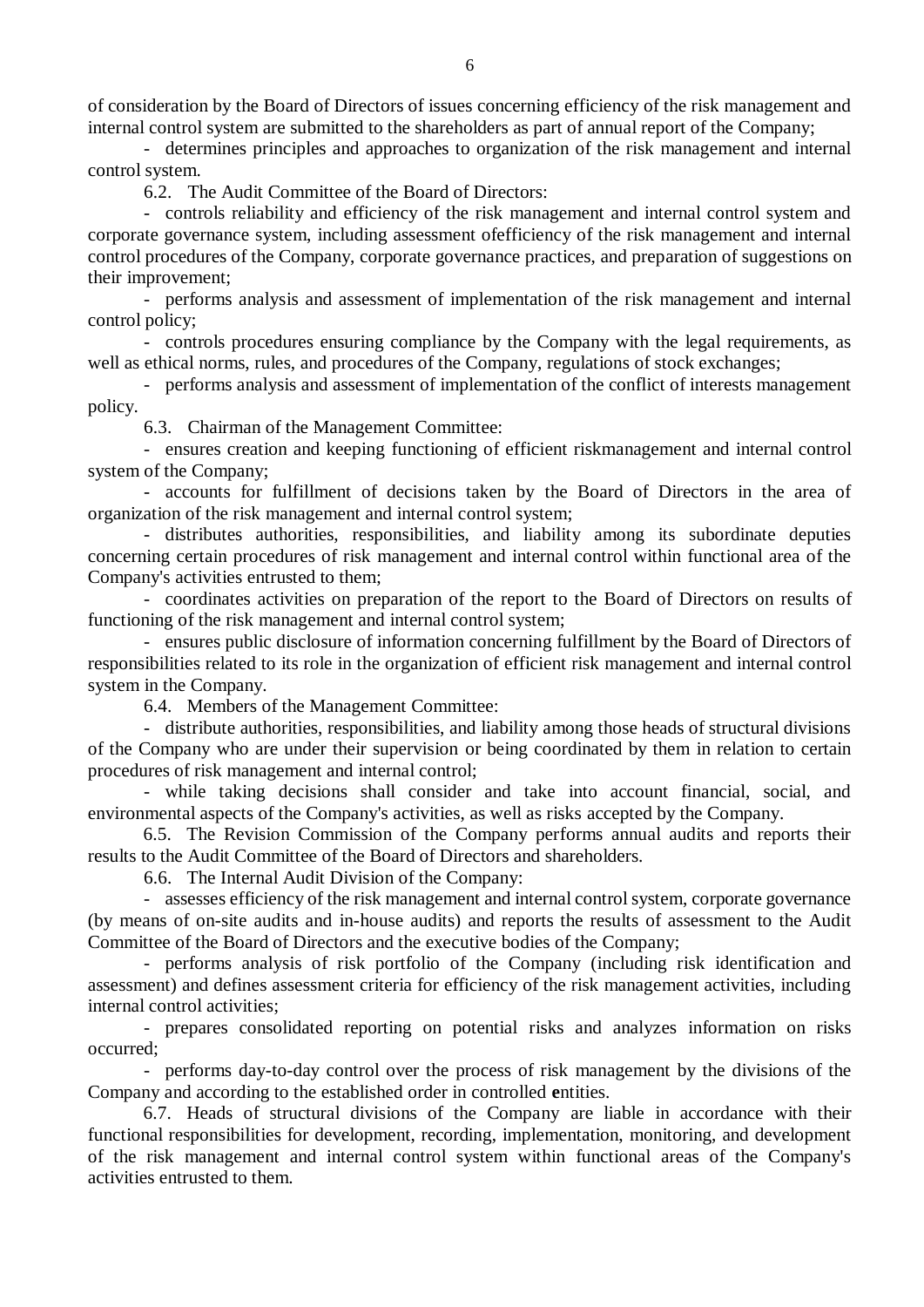6.8. The employees of the Company:

- are responsible for timely notification of their immediate supervisors of any new risks identification;

<span id="page-6-0"></span>- are responsible for complete and timely performance of control procedures in relation to risk management in accordance with job descriptions and requirements of local regulatory documents of the Company.

# **7. EFFICIENCY ASSESSMENT OF RISK MANAGEMENT AND INTERNAL CONTROL SYSTEM**

7.1. The Company performs internal audit with the view of systematic, independent assessment of reliability and efficiency of the risk management and internal control system, as well as corporate governance practice.

7.2. Assessment of efficiency of the internal control system includes:

- analyzing compliance of objectives of the business processes, projects, and structural divisions of the Company with the Company's goals, check of assurance of reliability and integrity of business processes (activities) and information systems, including reliability of procedures counteracting unlawful acts, abuse, and corruption;

- checking assurance of reliability of accounting (financial), statistical, management, and other reporting, determining of the extent to which the results of the business processes and activities of structural divisions of the Company correspond to the goals set;

- determining adequacy of the criteria established by the executive bodies for analysis of the extent of achievement of the goals set;

- detecting defects of the internal control system which prevented (prevent) the Company from achievement of the goals set;

- assessing the results of implementation of activities aimed at elimination of breaches and defects and improvement of the internal control system which are implemented by the Company at all management levels;

- checking efficiency and practicability of the resources use;

- checking assurance of the asset safeguarding;

- checking compliance with the requirements of the applicable legislation, the Articles of Association, and internal documents of the Company.

7.3. Assessment of efficiency of the risk management system includes:

- checking sufficiency and maturity of elements of the risk management system necessary for efficient management of risks (objectives and tasks, infrastructure, process organization, regulatory and methodological support, interaction of structural divisions in the framework of the risk management system, reporting);

- checking completeness of detection and accuracy of the risk assessment by the Company's top management at all management levels;

- checking efficiency of control procedures and other activities related to risk management, including efficiency of disposal of the target funds;

- analyzing information on occurred risks (breaches detected following the results of internal audits, non-achievements of the goals set, legal proceedings).

7.4. Assessment of corporate governance includes checking of the following aspects:

- compliance with ethical principles and corporate values of the Company;

- order of the Company goals' setting, monitoring and control over achievement thereof;

- level of regulatory support and information interaction procedures (including those concerning internal control and risk management) at all levels of the Company's management, including interaction with interested parties;

- enforcement of shareholders' rights, including rights of controlled entities and efficiency of relations with interested parties;